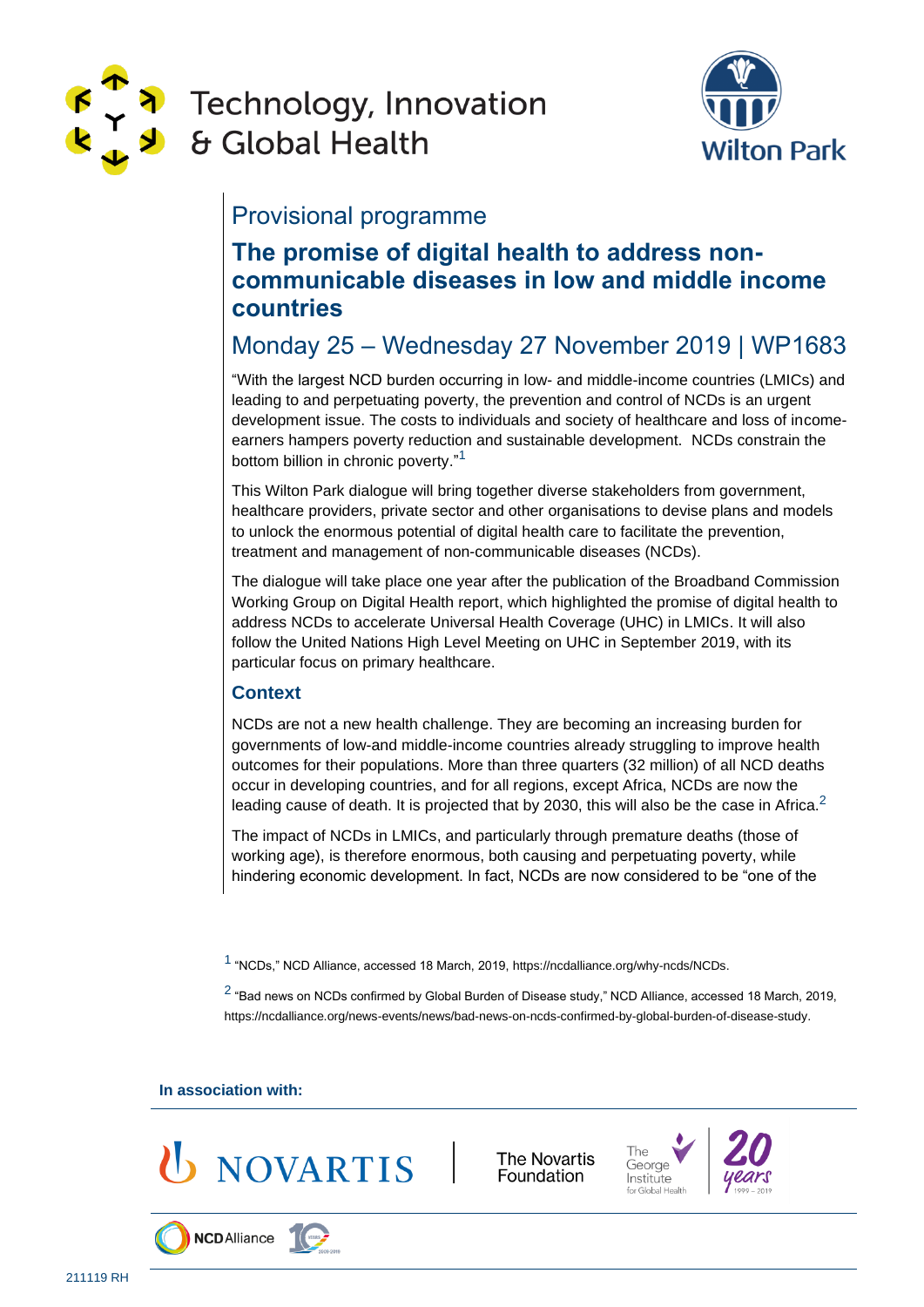major challenges for sustainable development in the twenty-first century" $^3$  and are estimated to cause a cumulative global loss of output of \$47 trillion between 2011 and 2030.

Despite this global health challenge, funding for tackling NCDs remains low compared to other diseases, attracting just 2% of the funding despite NCDs representing 60% of the disease burden worldwide. Yet even low-cost preventative measures could have a significant impact on future health outcomes. A new approach is therefore needed to combat NCDs: an approach which will transform the way health care is provided and vastly expand access to quality services, as well as promoting effective self-health care among populations.

Without properly addressing NCDs, the goal of Universal Health Coverage (UHC), and the targets of Sustainable Development Goal (SDG) 3, cannot be achieved. This was noted clearly at the UN General Assembly High Level meeting on NCDs in September 2018.

Digital technology is already revolutionising healthcare delivery and offers a way forward. Worldwide, digital tools are leading to better and faster healthcare: healthcare that is more empowering and accessible for patients, more efficient for providers and more costeffective for health systems. Digital health is potentially the most powerful enabler that LMICs can use to address the growing burden of NCDs and achieve UHC – whether supporting prevention or treatment, management and control.

Despite their potential, the myriad of digital health solutions are often designed and rolled out with a narrow, tactical scope (for example a specific disease, geographic location, or patient (sub)population), and consequently struggle to progress beyond the pilot phase, to become financially viable and integrate into national health policies and systems. There are also a range of challenges to consider, including data privacy, access to digital health for the most vulnerable, or for those in humanitarian settings, or how digital might apply to different demographics, for example it might appeal less to older generations.

This conference will explore the potential of national digital health strategies and systems that can offer cost effective solutions, harnessing the full power of information and communication technologies (ICT) for the prevention, treatment and management of noncommunicable diseases to improve health outcomes. Discussion will include focus on how digital solutions can contribute at primary healthcare levels and through better integrated systems.

This meeting builds on earlier Wilton Park discussions including on ['Reimagining global](https://www.wiltonpark.org.uk/event/wp1639/)  [health: self-care interventions and implications for healthcare',](https://www.wiltonpark.org.uk/event/wp1639/) ['Artificial intelligence and](https://www.wiltonpark.org.uk/event/wp1626/)  [global health'](https://www.wiltonpark.org.uk/event/wp1626/) and a series on ['Digital health in Africa: leadership and coordination'.](https://www.wiltonpark.org.uk/event/wp1571/)

#### **Goal and objectives**

This conference seeks to support national and global efforts to develop digital health solutions for NCDs, particularly in LMICs, sharing learnings and advocating for policy change.

It aims at the following specific objectives:

- 1. Consider how NCD health care and health outcomes can be improved through digital health approaches that facilitate the development of cost-effective, largescape, quality universal health coverage in LMICs including through primary healthcare.
- 2. Share examples of effective digital healthcare strategies in LMICs that can meet the current NCD challenges, including lessons learned from a range of countries where digital health has helped to tackle the growing NCD burden, including for example Vietnam, Uganda, Costa Rica, India and Malaysia, providing practical

 $^3$  "NCD and Women," World Health Organization, accessed 18 March, 2019, https://www.who.int/globalcoordination-mechanism/ncd-themes/NCD-and-women/en/.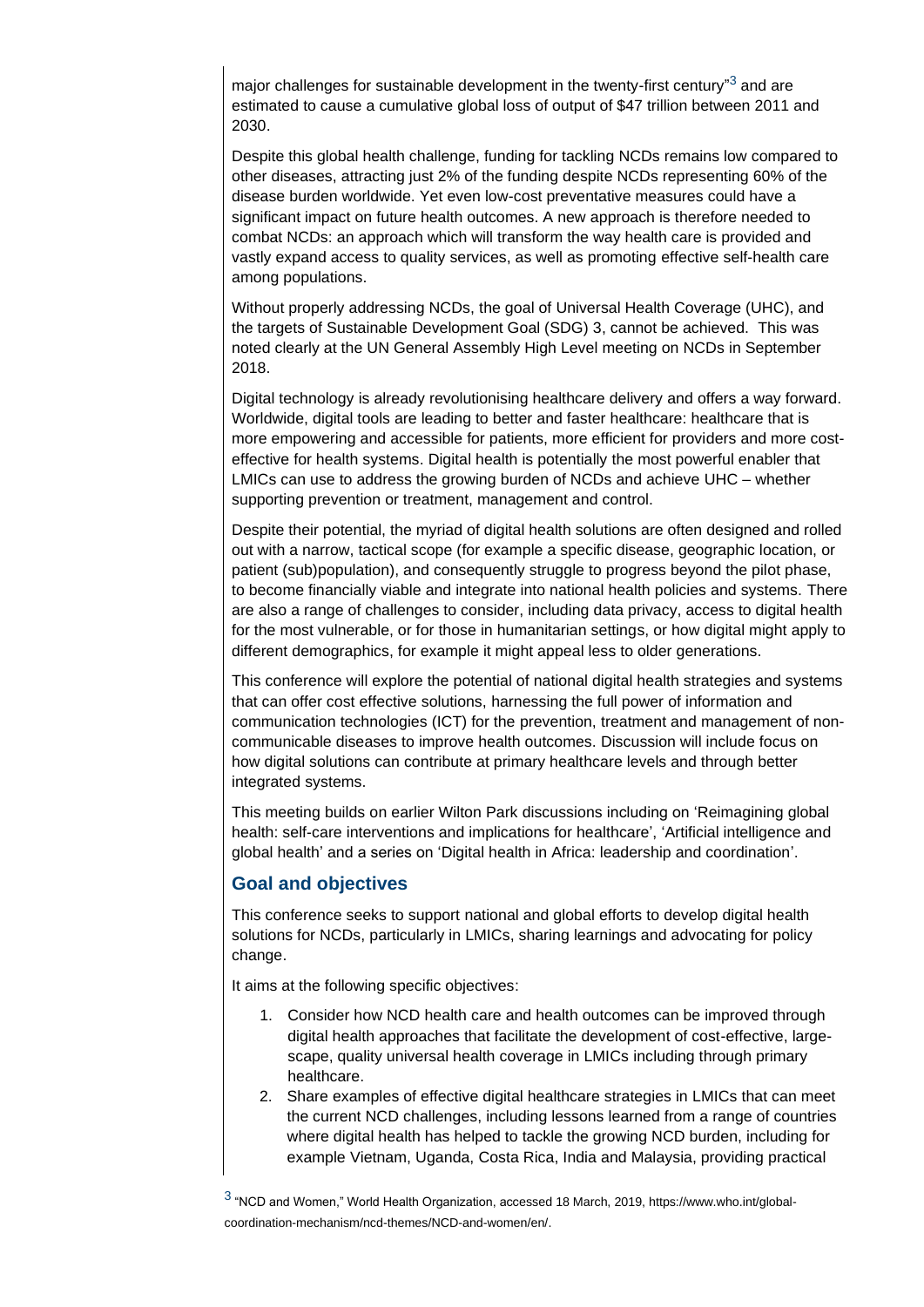examples regarding implementation of digital health programmes and how these might apply in different contexts, including the opportunity for 'frugal innovations' programmes.

- 3. Build understanding of the key findings of the Broadband Commission, including of the six building blocks to transform access to appropriate and effective NCD care; and consider the Commission recommendations and whether (and how) these should be prioritised, leveraging work already taking place to support development of national digital health systems in LMICs.
- 4. Understand the opportunities that digital health offers for NCD prevention and treatment with the context of primary healthcare and integrated systems.
- 5. Promote existing public private partnerships and inspire new partnerships to tackle the global burden of NCDs.

#### **Intended outcomes**

- 1. Experiences and lessons shared about how NCD health care can be improved through digital solutions in LMICs; identified opportunities to enable new and expanded programmes;
- 2. Connecting diverse partners involved in digital health and NCDs, and create new networks to enable collaborative efforts, considering how to maximise and maintain such networks, for example exploring a working group to discuss and build a roadmap around the key building blocks and recommendations;
- 3. Identify new funding investment opportunities with donors, multilateral agencies and other funders to support LMICs, including sharing evidence of impact to support business cases; exploring the potential for impact investing;
- 4. Supported coordination between existing national, regional and donor approaches where appropriate, linked to the efforts to build digital health leadership capacity;
- 5. Meeting outcomes will be captured in a report summarising the discussions, conclusions, policy recommendations, and actions, which will be widely circulated to interested parties and posted on Wilton Park and other websites.

#### **In partnership with The Novartis Foundation and The George Institute, University of Oxford, and in association with NCD Alliance**

#### **Monday 25 November**

1300 **Participants arrive and lunch is available** 

#### **1500-1530 Welcome and introduction**

**Sharmila Nebhrajani** Chief Executive Officer, Wilton Park

**Ann Aerts** Head, Novartis Foundation, Basel

**Anushka Patel** Vice Principal Director & Chief Scientist, The George Institute for Global Health, Sydney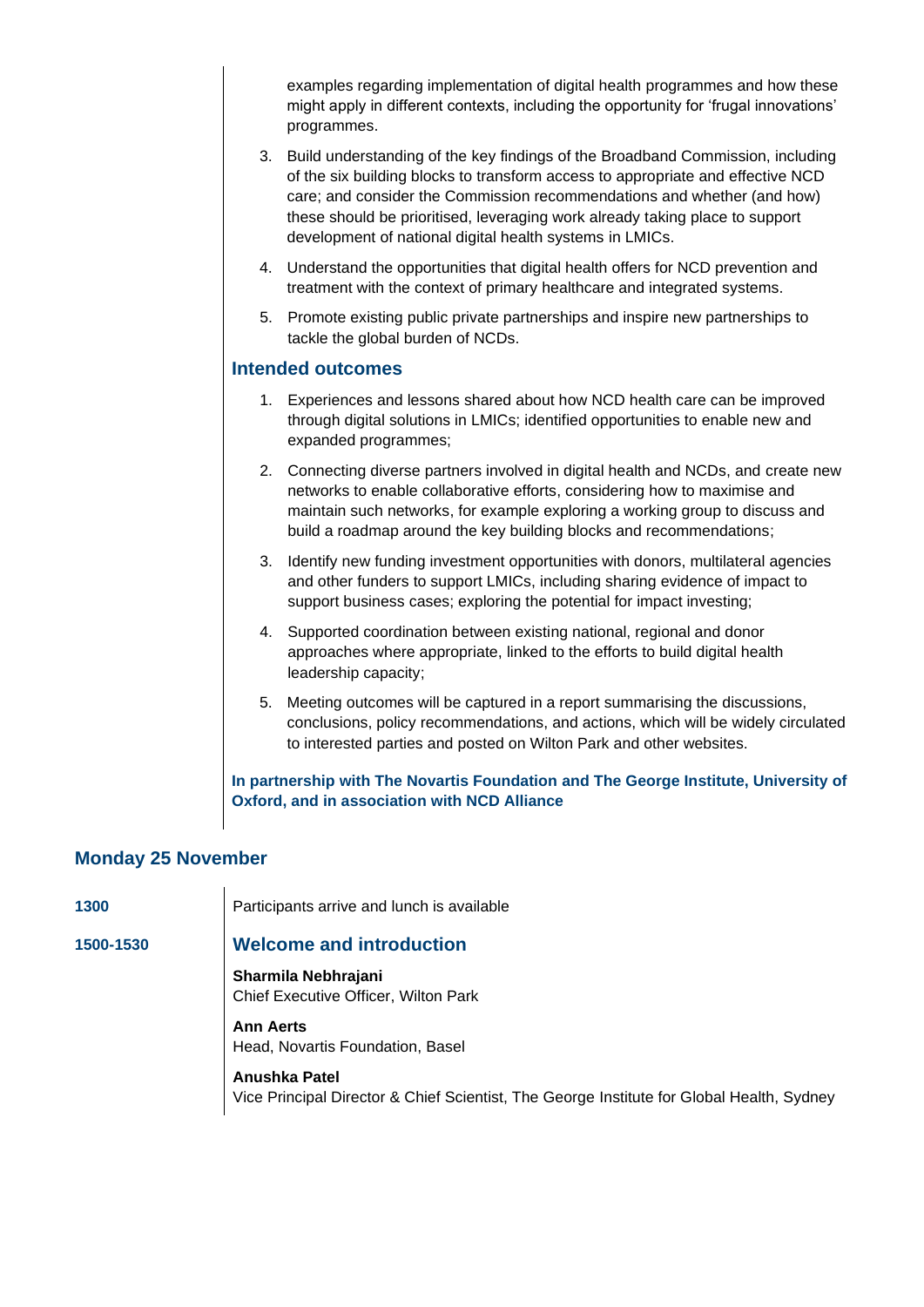| 1530-1645                  | 1. The promises of digital health to tackle NCDs                                                                                                                                                                                                                                                                                                                                                                                                                                                                                |  |
|----------------------------|---------------------------------------------------------------------------------------------------------------------------------------------------------------------------------------------------------------------------------------------------------------------------------------------------------------------------------------------------------------------------------------------------------------------------------------------------------------------------------------------------------------------------------|--|
|                            | This opening session will set the scene, highlighting the burden of NCDs and the<br>potential of digital health to transform their prevention, management and treatment. It will<br>also explore the findings of the Broadband Commission report, examining examples<br>highlighted in the report. What opportunities do digital health approaches offer for the<br>management of NCDs?                                                                                                                                         |  |
|                            | Anushka Patel<br>Vice Principal Director & Chief Scientist, The George Institute for Global Health, Sydney                                                                                                                                                                                                                                                                                                                                                                                                                      |  |
|                            | <b>Malcolm Johnson</b><br>Deputy Secretary General, International Telecommunications Union, Geneva                                                                                                                                                                                                                                                                                                                                                                                                                              |  |
|                            | Virginia Arnold<br>Project Officer, WHO Prevention of Non-Communicable Diseases Management Team,<br>Geneva                                                                                                                                                                                                                                                                                                                                                                                                                      |  |
| 1645-1730                  | Photograph followed by tea/coffee                                                                                                                                                                                                                                                                                                                                                                                                                                                                                               |  |
| 1730-1900                  | 2. Digital health and NCDs: what is working?                                                                                                                                                                                                                                                                                                                                                                                                                                                                                    |  |
|                            | Identifying best practice and lessons learnt from recent experiences in deploying digital<br>health approaches to tackle NCDs. What is working and what has enabled that success?<br>What kinds of partnerships have developed? How to successfully create initiatives that<br>have the potential to scale nationally and/or have domestic budget support? What impact<br>are they having? How to measure success and impact in a digital health strategy in<br>relation to NCDs? What are the bottlenecks? What's not working? |  |
|                            | <b>Didik Budijanto</b><br>Director, Centre for Data and Information, Ministry of Health, Jakarta                                                                                                                                                                                                                                                                                                                                                                                                                                |  |
|                            | *Eduardo Cubillo<br>Digital Health Infrastructure and Technology Management, San Jose                                                                                                                                                                                                                                                                                                                                                                                                                                           |  |
|                            | <b>Arunah Chandran</b><br>Senior Principal Assistant Director, Division of Disease Control, Ministry of Health,<br>Putrajaya                                                                                                                                                                                                                                                                                                                                                                                                    |  |
| 1900                       | Reception                                                                                                                                                                                                                                                                                                                                                                                                                                                                                                                       |  |
| 1930                       | Dinner                                                                                                                                                                                                                                                                                                                                                                                                                                                                                                                          |  |
| <b>Tuesday 26 November</b> |                                                                                                                                                                                                                                                                                                                                                                                                                                                                                                                                 |  |
| 0800-0900                  | <b>Breakfast</b>                                                                                                                                                                                                                                                                                                                                                                                                                                                                                                                |  |
| 0830-0845                  | Facilitator briefing in library                                                                                                                                                                                                                                                                                                                                                                                                                                                                                                 |  |
| 0900-1030                  | 3. 'The white heat of technology': what can digital health offer?                                                                                                                                                                                                                                                                                                                                                                                                                                                               |  |
|                            | What digital health tools are becoming available both for health professionals to use and<br>patients? What digital health tools can contribute and at what stage, along the prevention,<br>diagnostic treatment, management pathway? What technological developments are<br>anticipated? Where are there opportunities for significant tech innovation and initiatives?<br>How to accelerate the use of adaptable, scalable technologies to address the growing<br>burden of NCDs?                                             |  |
|                            | Sameer Pujari                                                                                                                                                                                                                                                                                                                                                                                                                                                                                                                   |  |

Technical Officer and Manager mHealth for NCDs, Be He@lthy Be Mobile Initiative, World Health Organization (WHO), Geneva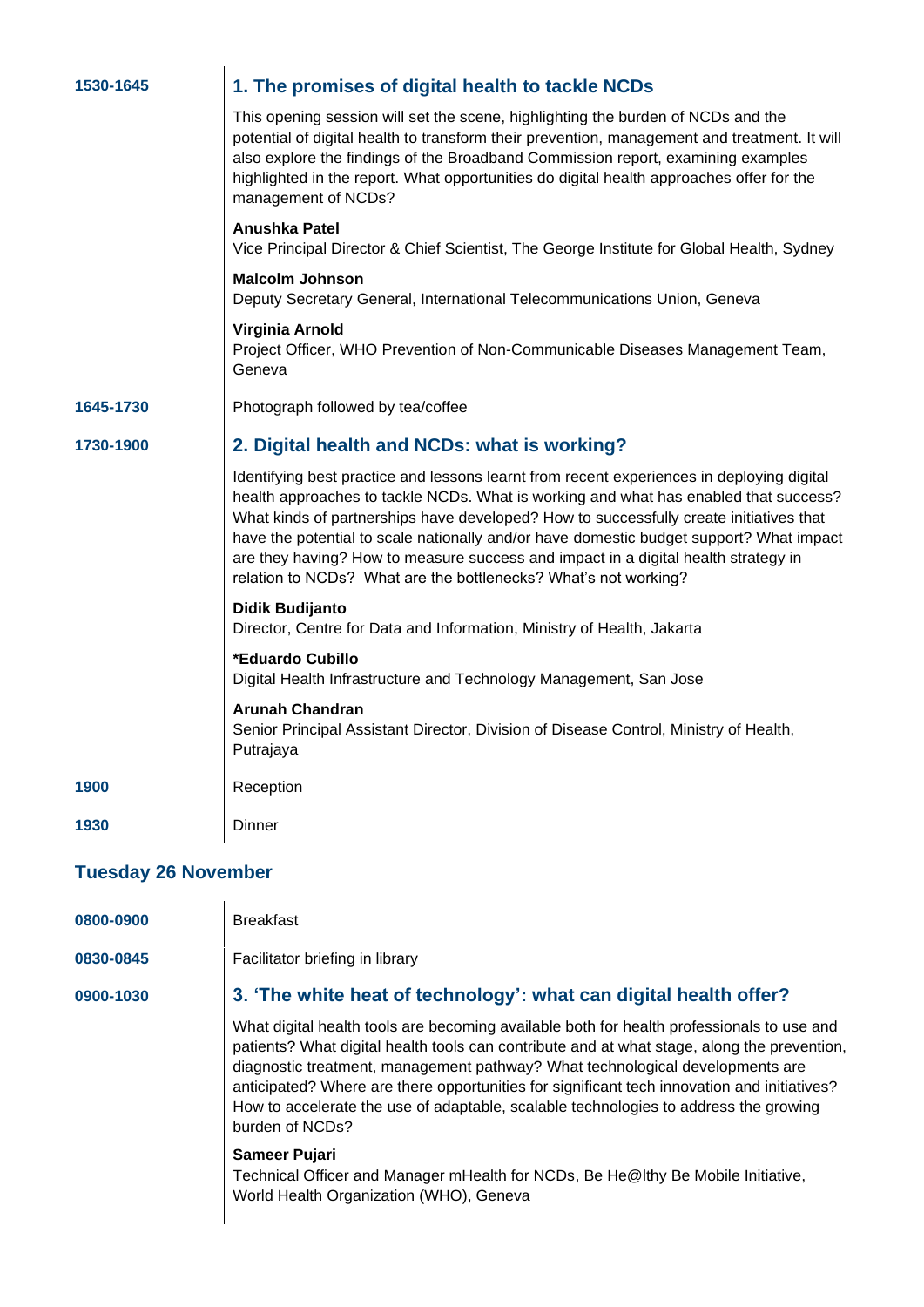|           | <b>Hila Azadzoy</b><br>Managing Director, Global Health Initiatives, Ada Health, Berlin                                                                                                                                                                                                                                                                                                                                                                                                                                                             |
|-----------|-----------------------------------------------------------------------------------------------------------------------------------------------------------------------------------------------------------------------------------------------------------------------------------------------------------------------------------------------------------------------------------------------------------------------------------------------------------------------------------------------------------------------------------------------------|
|           | <b>Adel Baluch</b><br>Clinical Lead, Ada Health, Berlin                                                                                                                                                                                                                                                                                                                                                                                                                                                                                             |
|           | <b>Daniel Burka</b><br>Head of Design, Simple App (India), Resolve to Save Lives, New York                                                                                                                                                                                                                                                                                                                                                                                                                                                          |
|           | <b>Tracey McNeill</b><br>Chief Clinical Governance Officer, Babylon Health, London                                                                                                                                                                                                                                                                                                                                                                                                                                                                  |
| 1030-1100 | Tea/coffee                                                                                                                                                                                                                                                                                                                                                                                                                                                                                                                                          |
| 1100-1245 | 4. Developing national strategies for digital health for NCDs                                                                                                                                                                                                                                                                                                                                                                                                                                                                                       |
|           | What policies need to be adopted and implemented to develop a national digital health<br>programme for NCDs? What are the building blocks of digital health strategies? How to<br>ensure close coordination of the Ministries of Health and Ministries of ICT? What are the<br>challenges and considerations to developing a national strategy and scaling up digital<br>health care from small projects? How to create integrated strategies across the health<br>service, including at primary level? How to ensure quality and equity of access? |
|           | <b>David Okello</b><br>Director NCDs & Healthy Ageing, African Centre for Global Health & Social<br>Transformation, Kampala                                                                                                                                                                                                                                                                                                                                                                                                                         |
|           | <b>Monika Arora</b><br>Director, Health Promotion Division & Additional Professor, Public Health Foundation of<br>India, Haryana                                                                                                                                                                                                                                                                                                                                                                                                                    |
|           | <b>Nguyen Thi Thu Nam</b><br>Country Technical Lead, Better Health Programme, Hanoi                                                                                                                                                                                                                                                                                                                                                                                                                                                                 |
| 1245-1400 | Lunch                                                                                                                                                                                                                                                                                                                                                                                                                                                                                                                                               |
| 1400-1500 | Free time for informal conversations and seeding new partnerships                                                                                                                                                                                                                                                                                                                                                                                                                                                                                   |
| 1500-1600 | 5. Primary interventions: how can technology support a move to<br>primary and community-based care for NCDs?                                                                                                                                                                                                                                                                                                                                                                                                                                        |
|           | How to realise the promise of digital health to transform access to appropriate and<br>effective NCD care from prevention to treatment at primary care level? What is working<br>to build interventions to tackle NCDs at the primary care level? How to build interventions<br>at scale? What is the necessary favourable environment for sustainable digital health<br>responses to NCDs? How to manage NCDs in a co-ordinated way across all levels of<br>care and stages of a patient journey from a primary care approach?                     |
|           | <b>Julia Beart</b><br>CEO, Primary Care International, Oxford                                                                                                                                                                                                                                                                                                                                                                                                                                                                                       |
|           | <b>Insights from Mongolia</b><br><b>ND Dashdorj</b><br>Chairman, Onom Foundation, Ulaanbaatar                                                                                                                                                                                                                                                                                                                                                                                                                                                       |
| 1600-1815 | 6. Building the future: how can digital health best transform the<br>response to NCDs?                                                                                                                                                                                                                                                                                                                                                                                                                                                              |
|           | This session will be organised as working groups with participants able to explore<br>approaches to transforming ideas of digital health into practice. Some overarching<br>questions across the discussions will include:                                                                                                                                                                                                                                                                                                                          |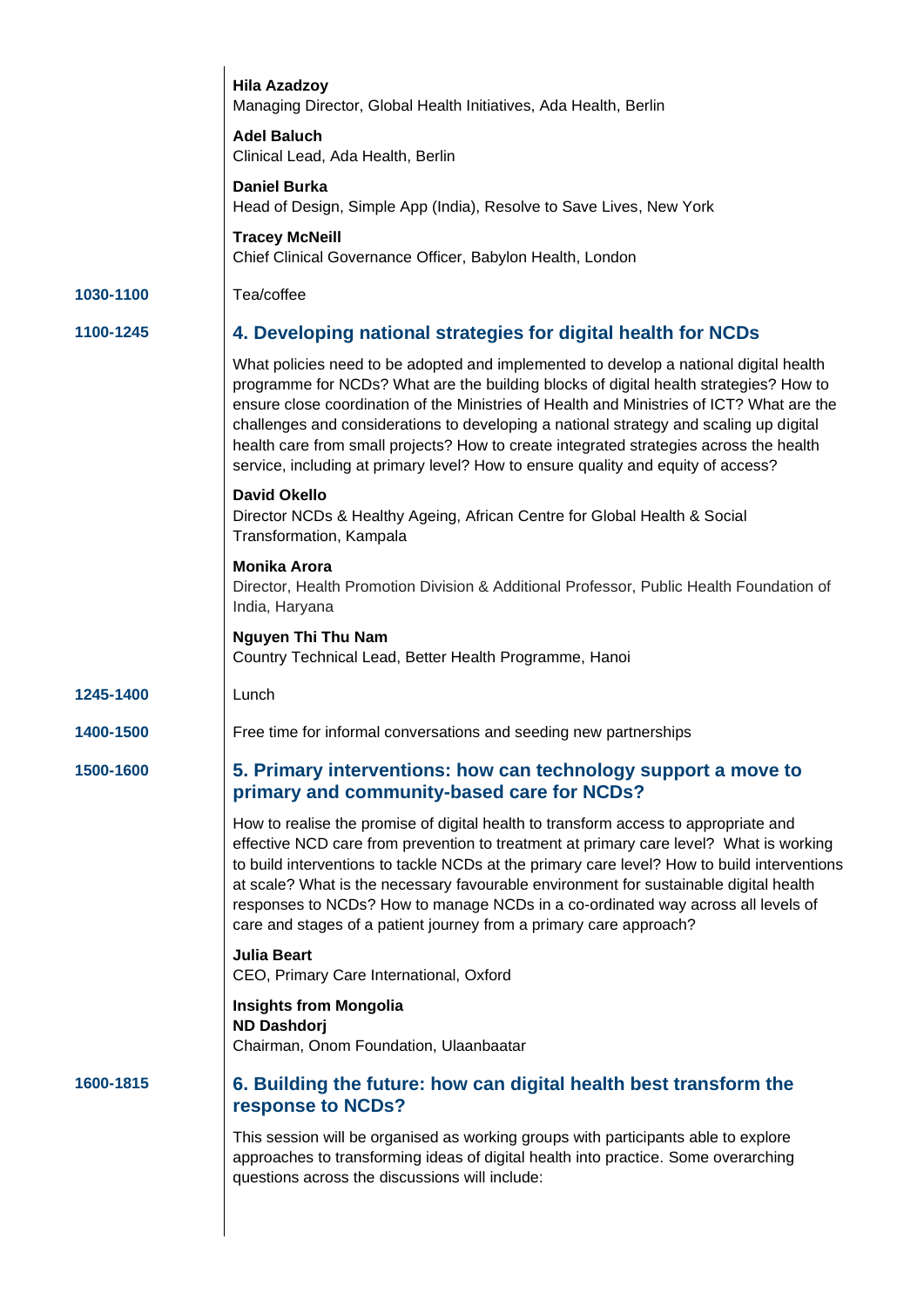- i. How can digital technology drive innovation in healthcare to meet unmet health needs around NCDs, a lack of health infrastructure and trained health workers? How can countries 'leapfrog' and adopt newer solutions?
- ii. How to make choices to ensure that patients will be safe, and that high-quality and cost-effective digital solutions are adopted?
- iii. How to manage the selection of digital devices to ensure that those are approved for use are safe, cost-effective and high quality? What regulatory frameworks need to be developed and how should these be implemented?

#### *Format: World Café; with participants choosing to go to 3 different topics during the session. Introduction in plenary with facilitators making a 3 minute intervention to the whole group followed by discussion in smaller groups, with participants rotating after 30 minutes*

Discussion themes:

**1. Digital platforms: enabling common platforms and interoperability frameworks**

How to enable the sharing and use of information to manage NCDs more effectively and efficiently? How can policy makers work with other stakeholders to create cost-efficient digital health platforms that can be shared? How to regulate data management to protect the privacy and security of patients' health data?

**Craig Friderichs,** Director, A-Z Medicine, Cape Town

**2. Primary and community based care: building digital approaches to NCDs** How to support primary based care for NCDs? How to manage NCDs in a coordinated way across all levels of care and stages of a patient journey?

**David Peiris,** Global Primary Health Care Programme, The George Institute for Global Health, Sydney

**ND Dashdorj,** Chairman, Onom Foundation, Ulaanbaatar

 **Shama Karkal,** Swasti, Bangalore

**3. Prevention: what role for digital technology to create proactive, preventative care for NCDs?**

To include discussion on using digital/health information approaches to communicate messages.

**JS Thakur,** Professor, Department of Community Medicine & School of Public Health, Chandigarh

**Mukesh Kapila,** Professor of Global Health & Humanitarian Affairs, University of Manchester, Executive Director, Digital Health Global Foundation, Geneva

#### **4. Displaced people: Tackling NCDs through digital solutions** How to build policies that enable access and affordability?

**Lilian Kiapi**, Senior Technical Advisor, Primary HealthCare – Health Unit, International Rescue Committee, London

**Yousef Shahin***,* Chief Disease Prevention & Control, UNRWA, Health Department, Amman

#### **5. Self-care approaches: linking with the health systems**

How to integrate individual self-care approaches with health systems? What role for governments for example in regulation, **or in** education?

**Arthur Phillips**, Senior Medical Officer, NCDs, Ministry of Health and Wellness, St Michael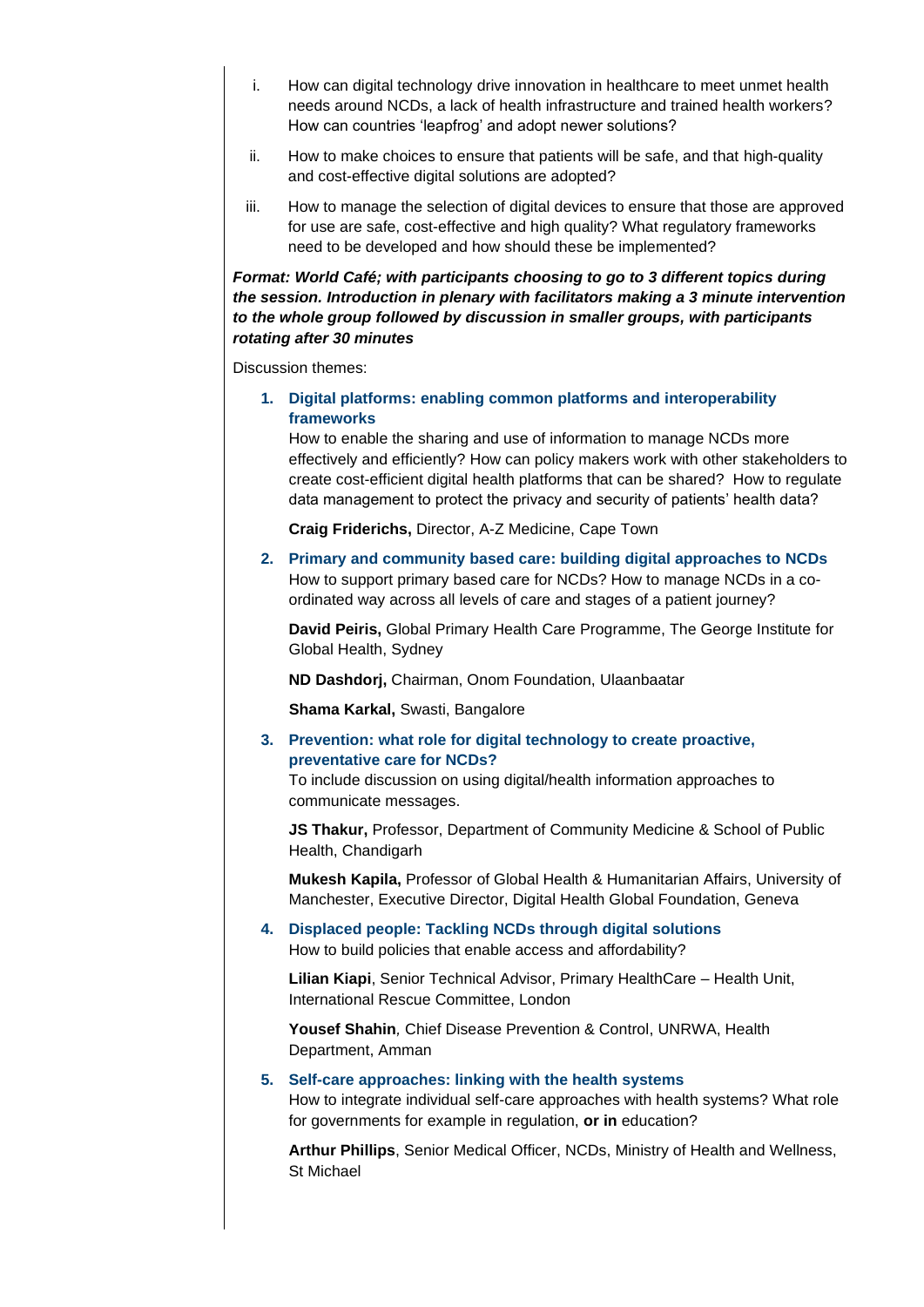|                              | Marcel Braun, SMS for Life Program Head, Novartis Social Business, Novartis<br>Foundation, Basel                                                                                                                                                                                                                                                                                                                            |  |
|------------------------------|-----------------------------------------------------------------------------------------------------------------------------------------------------------------------------------------------------------------------------------------------------------------------------------------------------------------------------------------------------------------------------------------------------------------------------|--|
|                              | 6. Scaling up: How to get beyond pilots?<br>How can countries 'leapfrog' and adopt newer solutions? How to ensure cost-<br>effectiveness and sustainability of approaches? How to expedite necessary<br>approvals?                                                                                                                                                                                                          |  |
|                              | Helen McGuire, Programme Leader, NCDs, PATH, Seattle                                                                                                                                                                                                                                                                                                                                                                        |  |
|                              | Manh Cuong Nguyen, Director General, International Cooperation Department,<br>Ministry of Health, Vietnam                                                                                                                                                                                                                                                                                                                   |  |
|                              | Building healthcare access through aggregation of social enterprise work<br>7.<br>How to enable the aggregation of Apps, Platforms and clinically validated<br>solutions to enhance healthcare workers capacity? How to guide social<br>entrepreneurs to collaborate and facilitate the aggregation of their work for<br>NCD's? How can governments contribute to accelerate this process?                                  |  |
|                              | Jordi Serrano Pons, CEO, Universal Doctor, Geneva                                                                                                                                                                                                                                                                                                                                                                           |  |
|                              | To include tea/coffee after the plenary introductions                                                                                                                                                                                                                                                                                                                                                                       |  |
| 1815-1900                    | 7. Return to plenary in conference room for feedback and reflections                                                                                                                                                                                                                                                                                                                                                        |  |
|                              | Before drinks reception: On 'sticky board' write one issue you would like to discuss in<br>more detail with others for Session 10. e.g. What is needed to address bottlenecks and<br>overcome barriers for uptake? Are changes needed in regulatory frameworks? What<br>data is needed to support business cases? What infrastructure and frameworks are<br>required to deal with data collected from digital technologies? |  |
| 1900                         | Drinks reception                                                                                                                                                                                                                                                                                                                                                                                                            |  |
| 1930                         | Dinner                                                                                                                                                                                                                                                                                                                                                                                                                      |  |
| <b>Wednesday 27 November</b> |                                                                                                                                                                                                                                                                                                                                                                                                                             |  |
| 0800-0900                    | <b>Breakfast and checkout</b>                                                                                                                                                                                                                                                                                                                                                                                               |  |

### **0900-0920 8. Digital health for NCDs - reflections**

Reflections from the discussion so far to help shape the conversation in subsequent sessions.

### **0920-1030 9. Financing models and new partnerships: diversification and sustainability**

How to fund cost-effective national digital health strategies and programmes for NCDs in LMICs? What innovative and diverse financing options could be used to fund NCD solutions that plug into the common digital health platform? How to unlock coordinated investment between ministries of health and ICT to support strengthening digital health systems to address NCDs? How to ensure funding is available for overall strategies rather than just start-ups or small-scale projects? Where are the new funding investment opportunities with donors, multilateral agencies and other funders to support LMICs? What are the opportunities for impact investing?

#### **Nicole Fraser**

Monitoring and Evaluation Specialist, World Bank, Washington DC

#### **Rachel Nugent**

Vice President, Global Noncommunicable Diseases, RTI International, Durham